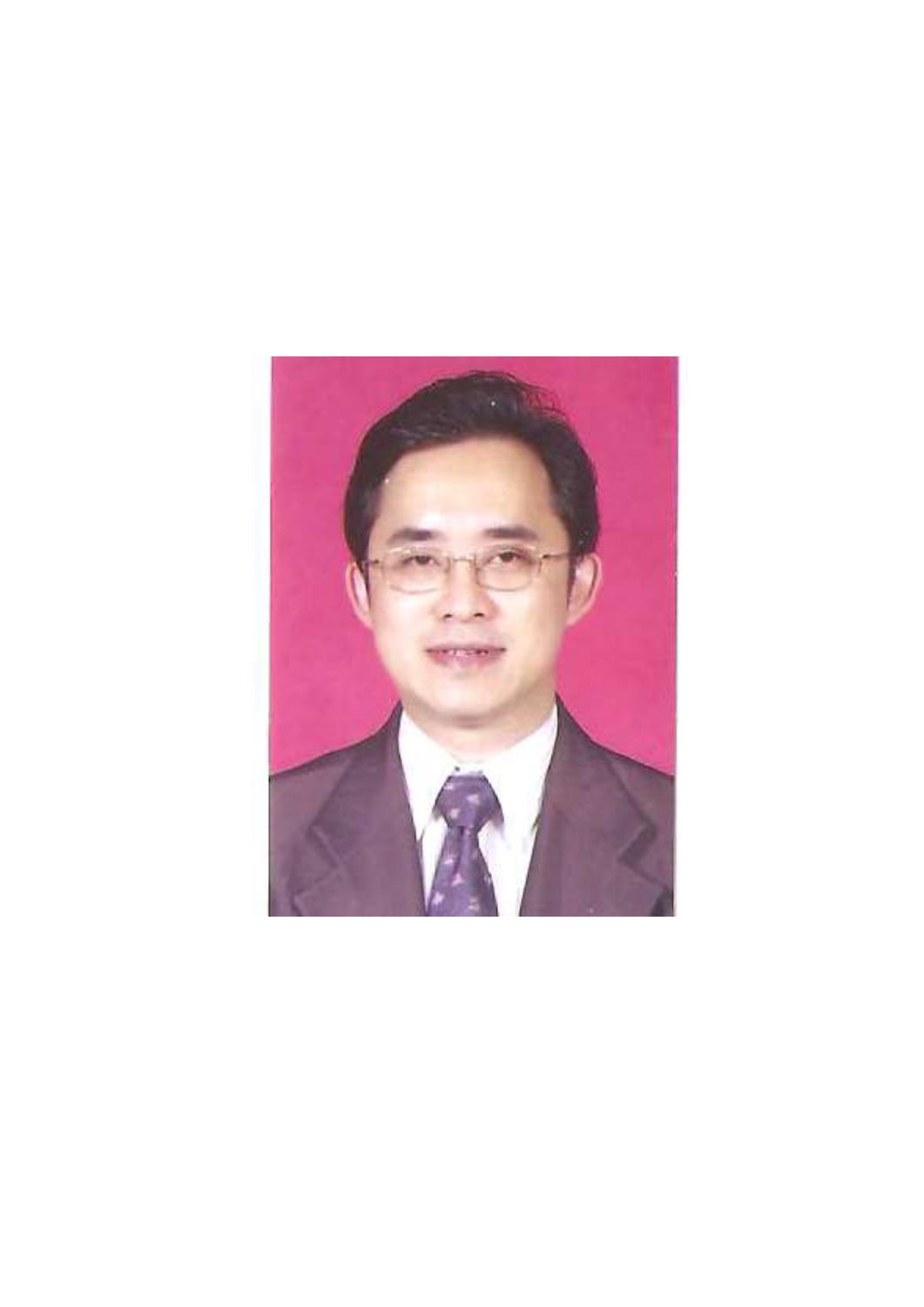## **CURRICULUM VITAE of Prof. PAN XIAOHUA (szpxh4141@163.net)**

## **Name: Pan Xiaohua**

| <b>Academic qualifications:</b> |                                                                               |                                                                                                                                           |
|---------------------------------|-------------------------------------------------------------------------------|-------------------------------------------------------------------------------------------------------------------------------------------|
| 1987-1993 B. Med.               |                                                                               | Medicine College (six years schooling system) of Sun yat-sen<br>university, Guangzhou, China                                              |
| 2002-2005 M. Med.               |                                                                               | Medicine College (three years schooling system) of Jinan University,<br>Guangzhou, China                                                  |
|                                 | 2006-2009 M.D. & Ph.D.                                                        | Tong Ji Medicine College (three years schooling system) of Huazhong<br>University of Science and Technology, Wuhan, China.                |
|                                 | 2009-2012 Postdoctoral Research Fellow<br>& Academic Visitor Scholar          | Department of Orthopaedics & Traumatology, The Chinese University<br>of Hong Kong                                                         |
|                                 | Previous academic positions held:                                             |                                                                                                                                           |
|                                 | 1993-1998 Resident surgeon                                                    | Department of Orthopaedics & Traumatology, Shenzhen People's<br>Hospital, Second Medical College of Ji'nan University, Shenzhen,<br>China |
|                                 | 1998-2004 Attending Orthopedic surgeon                                        | Department of Orthopaedics & Traumatology, Shenzhen People's<br>Hospital, Second Medical College of Ji'nan University, Shenzhen,<br>China |
|                                 | 2004-2008 Associated Clinical professor<br>& Associated Orthopedic<br>surgeon | Department of Orthopaedics & Traumatology, Shenzhen People's<br>Hospital, Second Medical College of Ji'nan University, Shenzhen,<br>China |
|                                 | 2008-2012 Clinical professor and Chief<br>Orthopedic surgeon                  | Department of Orthopaedics & Traumatology, Shenzhen People's<br>Hospital, Second Medical College of Ji'nan University, Shenzhen,<br>China |
|                                 | <b>Present academic position:</b>                                             |                                                                                                                                           |
| 2013-                           | Clinical professor and Chief<br>Orthopedic surgeon                            | Department of Orthopaedics & Traumatology, Shenzhen<br>People's Hospital, Second Medical College of Ji'nan University,                    |

## **Previous relevant research work:**

Technical expertise Emergency and conservative treatment and comprehensive therapy of multiple and complex bone related diseases; skills of arthroscopy and various minimally invasive techniques and joint replacement treatment

Shenzhen, China

**Publication Records:** 26 Papers; 8 SCI Papers

## **PAPERS**

- 1. Ge Zhang, Baosheng Guo, Heng Wu, Tao Tang, Baoting *Zhang, Lizhen Zheng, Yixin He, Zhijun Yang, Xiaohua Pan, Heelum Chow, Kinwah To, Yaping Li, D*ahu Li, Xinluan Wang, Yixiang Wang, Kwongman Lee, Zhibo Hou, Nan Dong, Gang Li, Kwoksui Leung, Leungkim Hung, Fuchu He, Lingqiang Zhang, Ling Qin. A delivery system targeting bone formation surfaces to facilitate RNAi-based anabolic therapy. *Nature Medicine* .2012;18(2):307-14 (**SCI IF**:**27.136** )
- 2. **[Pan X](http://www.ncbi.nlm.nih.gov/pubmed?term=%22Pan%20X%22%5BAuthor%5D)**, [Huang L,](http://www.ncbi.nlm.nih.gov/pubmed?term=%22Huang%20L%22%5BAuthor%5D) [Chen J,](http://www.ncbi.nlm.nih.gov/pubmed?term=%22Chen%20J%22%5BAuthor%5D) [Dai Y,](http://www.ncbi.nlm.nih.gov/pubmed?term=%22Dai%20Y%22%5BAuthor%5D) [Chen X.](http://www.ncbi.nlm.nih.gov/pubmed?term=%22Chen%20X%22%5BAuthor%5D)Analysis of synovial fluid in knee joint of osteoarthritis:5 proteome patterns of joint inflammation based on matrix-assisted laser desorption/ionization time-of-flight mass spectrometry. *[Int Orthop.](http://www.ncbi.nlm.nih.gov/pubmed/21509578##)* 2012;36(1):57-64.(**SCI IF**:**2.025**)
- 3. **PAN Xiao-hua**; XIAO De-ming Study of rotating permanent magnetic field to treat steroid-induced osteonecrosis of femoral head .*International Orthopedics*(*[Int Orthop.](http://www.ncbi.nlm.nih.gov/pubmed/21509578##)*) 2009;6:617-623(**SCI IF**:**2.025**)
- 4. **Pan XH***,* Wang YG, Zhang G, Liu Z, Zeng WC, Chen JK, Dai Y, Qin L. Breeding and identification of estrogen receptor beta gene knock-out mice. *Nan Fang Yi Ke Da Xue Xue Bao*. 2010;30(1):153-156.
- 5. **Pan Xiaohua**, Zhang Ge, Qin Ling, Xiao Dengming. Epimedium-derived flavonoids exert promotion effect on osteoporotic fracture repair in postmenopausal women: Preliminary progress report until 8 weeks post fracture. *Bone* 2008; 43: S86 **(SCI IF**: **4.089)**
- 6. **Xiaohua PAN**, ShuHua YANG, Deming XIAO, Yong DAI, Lili REN.Gene expression disparity in giant cell tumor of bone. *Front. Med. China.*DOI 10.1007/s11684-009-0012-y
- 7. **Xiaohua Pan**, Xiaowei Yu, Ling Qin, Peng Zhang ''Old drugs'' for the treatment of rheumatoid arthritis: will the cholinergic anti-inflammatory pathway and anti-nociceptive pathway work? *Inflame. Res*. 2010;59(12):1005-7 (**SCI IF**: **1.586**)